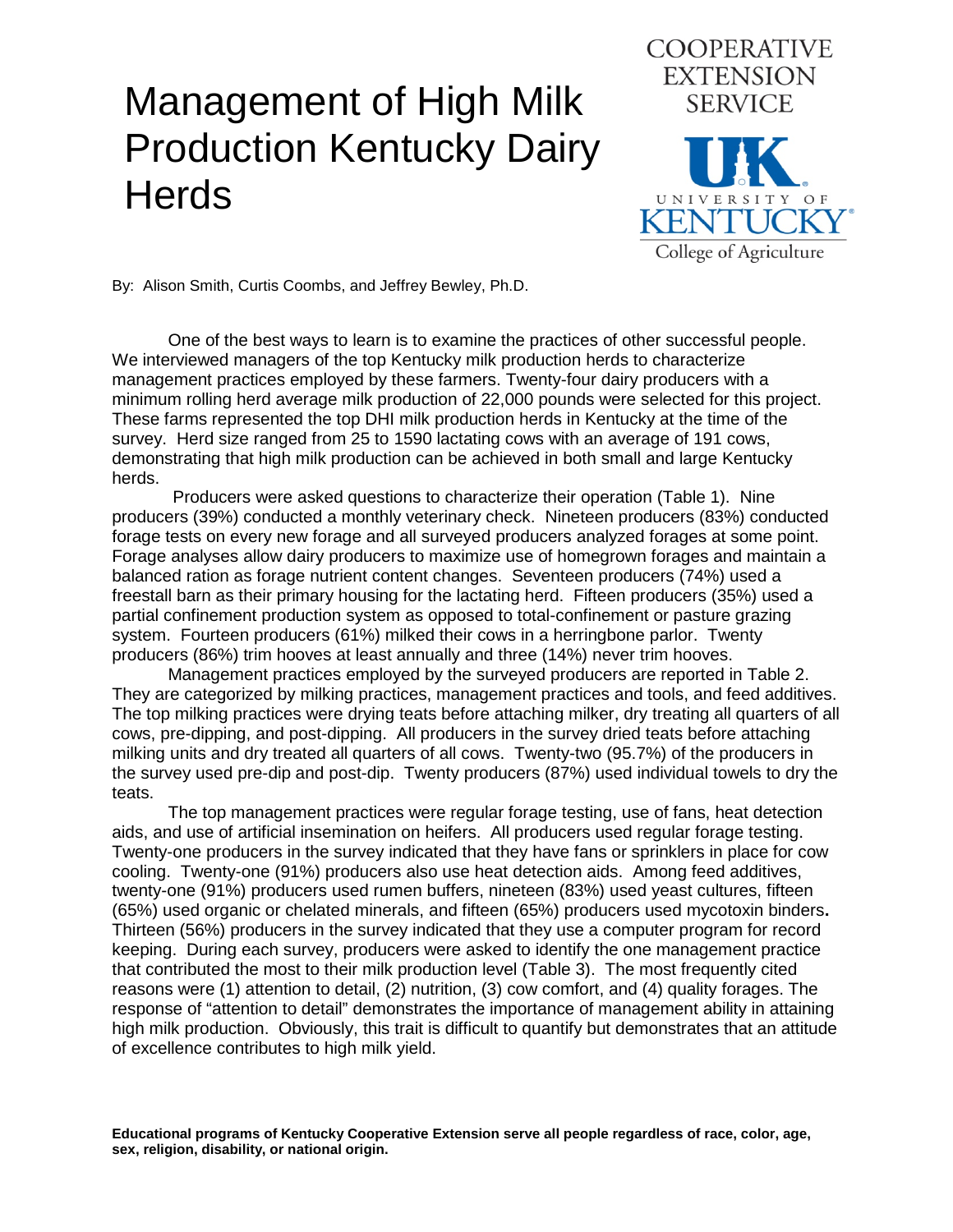| $1.400$ . Thursdown and actorities to main production not |    |         |                         |                |         |
|-----------------------------------------------------------|----|---------|-------------------------|----------------|---------|
| Production system                                         |    |         | Milking frequency       |                |         |
| System                                                    | n  | Percent | Times per day           | n              | Percent |
| Pasture-grazing                                           | 0  | 0%      | 2X                      | 17             | 74%     |
| <b>Partial confinement</b>                                | 15 | 65%     | 3X                      | 6              | 26%     |
| <b>Total confinement</b>                                  | 8  | 35%     | 4X or 6X fresh cows     |                | 4%      |
| Housing system                                            |    |         | Parlor setup            |                |         |
| System                                                    | n. | Percent | Parlor                  | n              | Percent |
| New (<10 years) or modern                                 | 17 | 74%     | Herringbone             | 14             | 61%     |
| free stall barn(s)                                        |    |         |                         |                |         |
| Compost bedded pack                                       | 4  | 17%     | Parallel                | 4              | 17%     |
| (sawdust) housing                                         |    |         |                         |                |         |
| Tie stall or stanchion barn                               | 3  | 14%     | Stanchion               | 3              | 14%     |
| Bedded pack (straw) housing                               | 1  | 4%      | Side-opening            |                | 4%      |
|                                                           |    |         | Parabone                |                | 4%      |
| Veterinary check                                          |    |         | Forage testing          |                |         |
| System                                                    | n  | Percent | System                  | n              | Percent |
| <b>Monthly</b>                                            | 9  | 39%     | With new forages        | 19             | 83%     |
| < Monthly                                                 | 7  | 31%     | Harvest                 | 4              | 17%     |
| > Monthly                                                 | 6  | 26%     | Monthly                 | $\overline{2}$ | 9%      |
| <b>Blood test</b>                                         | 1  | 4%      | Seldom                  | $\mathcal{P}$  | 7%      |
| Hoof trimming                                             |    |         | Heifer raising          |                |         |
| System                                                    | n. | Percent | System                  | n.             | Percent |
| Trim hooves at least annually                             | 20 | 86%     | Heifers raised on farm  | 20             | 86%     |
| Never trim hooves                                         | 3  | 14%     | Heifers raised off farm | 3              | 14%     |
|                                                           |    |         |                         |                |         |

## **Table 1. Management characteristics for high milk production herds.**